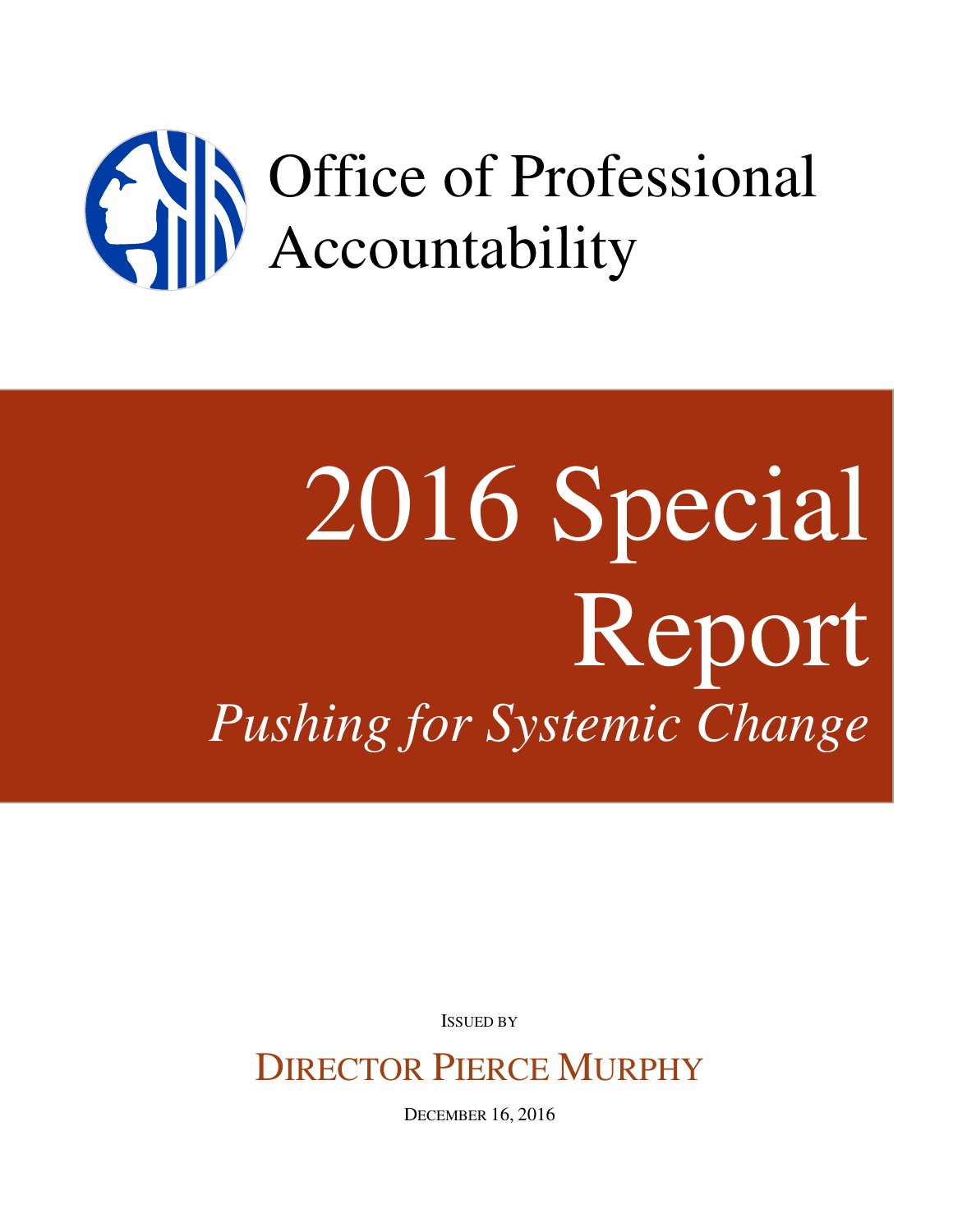# Message from OPA Director Pierce Murphy

The Office of Professional Accountability's continued focus on creating accessible, trusted, transparent and independent oversight of the Seattle Police Department ("SPD") remained strong throughout 2016, despite the challenging nature of an ever changing police accountability landscape in Seattle. Given the current status of police



accountability in the City of Seattle, this special report highlights a critical tool at the disposal of the Office of Professional Accountability ("OPA") known as Management Action Recommendations ("MARs"). OPA's thoughtful and targeted MARs provide a strong launching pad for the new Inspector General proposed by Seattle Mayor Ed Murray.

As many know, in October, the Mayor submitted his proposed a police accountability package to Federal District Court Judge James L. Robart who has jurisdiction over the Settlement Agreement between the City of Seattle and the U.S. Department of Justice. The Mayor's proposal calls for a three-legged system of civilian oversight and accountability which has OPA joined by a permanent Community Police Commission ("CPC"), and an autonomous Inspector General able to conduct deeper and more systemic audits and assessments of the SPD.

OPA's MARs are the starting point for the "far-reaching and powerful Office of Inspector General [which would] provide rigorous audits and analyses of SPD policies, procedures and practices, and act as a permanent 'monitor' to verify that SPD maintains its standard of excellence and its commitment to and practice of constitutional policing."<sup>1</sup> The Seattle Police Accountability Inspector General will be empowered to conduct systemic audits and assessments of the SPD similar to the OPA MARs. However, under the proposed legislation, the Inspector General will have the mandate and resources to conduct much broader investigations, analysis of data and assessments of SPD's operations and culture. While the work of OPA in this area has been limited due to our resource constraints and the structure of the current system, I look forward to working with all the stakeholders in the coming months to ensure that Seattle has a robust police accountability system.

iere Must

Director, Office of Professional Accountability

# Overview & Purpose

 $\ddot{ }$ 

In August of 2014, OPA gained a powerful tool normally reserved for non-investigatory oversight agencies. Through the use of Management Action Recommendations, OPA is able to effectively address situations in which the public raised concerns regarding the actions of SPD officers, but where the OPA investigation found

<sup>&</sup>lt;sup>1</sup> City of Seattle's Brief Regarding the Submission of SPD Accountability Systems Legislation, Case 2:12cv-01282-JLR, Document 320, p. 3.

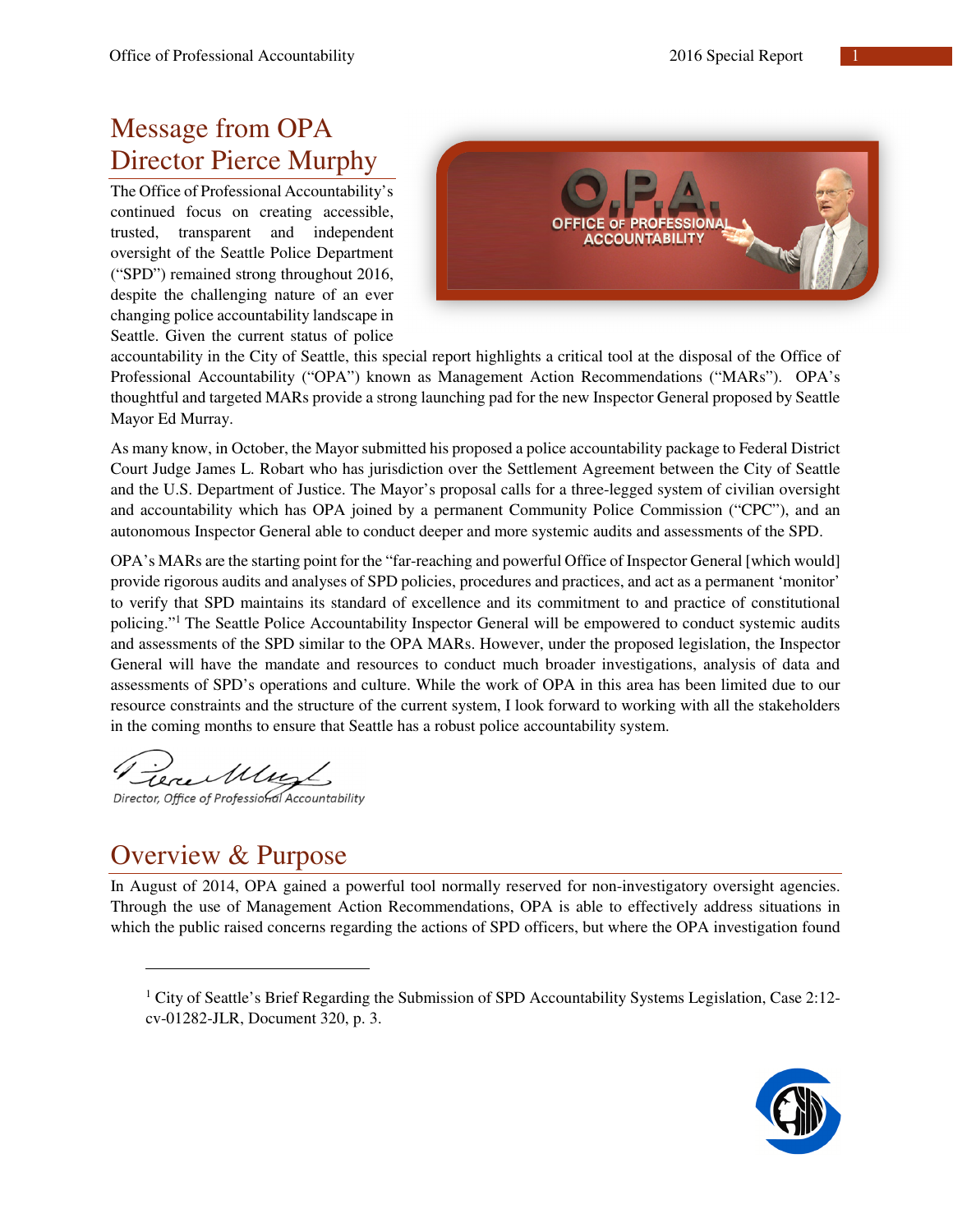negative outcomes were not the fault of individual officers. Rather, OPA concluded that SPD had not provided adequate policy guidance, training or supervision. OPA now has the option of sending a Management Action Recommendation to the Chief indicating what needs to be done to correct the problem and prevent it from reoccurring in the future. These recommendations are made in writing and posted on the OPA website, along with responses from the Chief, to promote transparency and assure accountability.

## **History**

Since the creation of this new and innovative oversight tool, OPA has issued 21 Management Action Recommendations covering a variety of topics, from the day-to-day functions of SPD including operation of police bicycles, photo-lineups, and the use of the City-owned SeaPark Garage, to more controversial and public topics such as excessive overtime spending and the use of blast-balls during protests. Generally, the OPA Director sends the Chief of Police a MAR letter after the completion of an investigation which resulted in a finding of "Not Sustained – Management Action." This letter outlines the nature of the incident, the results of the investigation and the specific actions the Chief should consider taking to resolve the issue. The Chief usually responds to the recommendation with a letter indicating what, if anything, will be done and/or any actions taken to resolve the issue. In some cases, the response from SPD has been somewhat ambiguous and follow-up has, at times, been delayed. However, with diligence and mutual understanding of the importance of an accurate and thorough record, OPA has worked with SPD to obtain complete answers regarding all outstanding MARs before the publication of this report. We are grateful to Chief O'Toole and her staff for their willingness to work with OPA to reach this goal. OPA is also collaborating with the CPC and SPD to improve the process of communication, tracking and follow through of all recommendations sent to SPD by OPA, the OPA Auditor and the CPC.

# Executive Summary

## What's Working

The value of OPA having the ability, through MARs, of pointing out systemic issues within SPD cannot be underestimated. The community benefits from knowing what is and is not working within SPD. The Department has made great strides to increase transparency and its willingness to thoughtfully consider and respond to external civilian insight of their actions and operations is extremely positive and beneficial. This open and collaborative working relationship between the OPA Director and the Chief of Police has been an integral part of the success of these efforts.

SPD has agreed with and made several policy changes as a result of MARs from OPA. This has provided greater clarity to its employees and, we believe, prevented similar complaints from the community. The MARs have allowed for various operational areas within SPD to experience the benefit of external oversight, without holding specific SPD employees accountable for what were systemic issues. Continued use of the MARs will be essential, not only in holding SPD accountable, but in providing the incoming Inspector General with a window into areas potentially ripe for in-depth analysis and review.

## What's Not Working

OPA lacks the authority to direct SPD to take action on any recommendation. While SPD has been open and collaborative in responding to MARs, OPA has no authority to demand, direct, or expect any specific followthrough by SPD. A strong working relationship exists between the OPA Director and the Chief of Police based

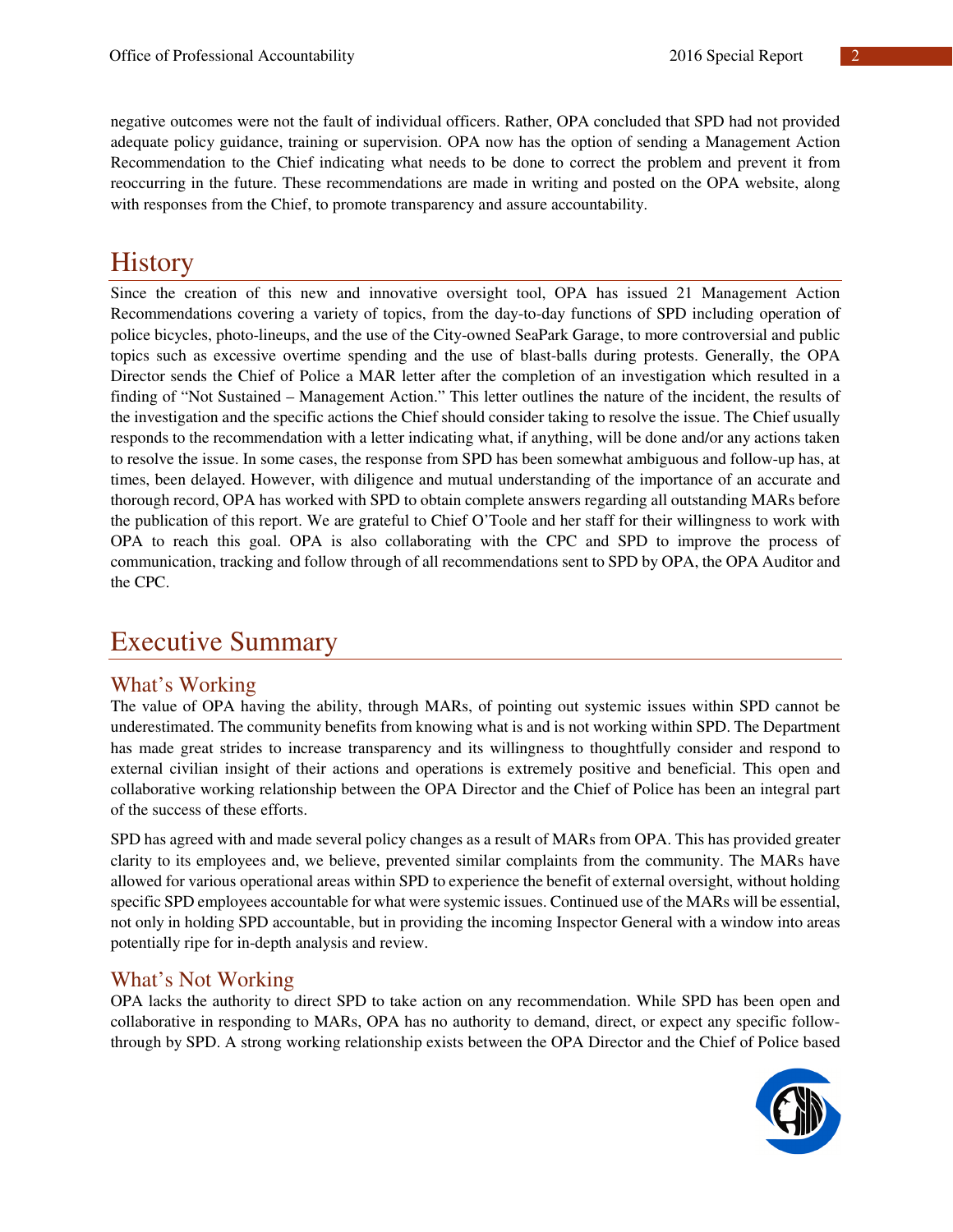on mutually-shared goals and professional respect. It is this relationship that has allowed for much progress to date. While acknowledging Chief O'Toole and her willingness to collaborate, shifting deeply entrenched beliefs and practices will require sustained efforts over a long period of time based on in-depth analysis and extensive research. For example, while SPD has been willing to make changes in some areas, such as updating the ICV policy, or ensuring that SPD officers are held to the same HOV lane requirements as ordinary citizens, the slow pace of systemic change in major areas such as overtime spending, secondary employment, missed court appearances and the use of blast-balls as a crowd management tool, is frustrating. Lasting systemic change takes time, resources, tenacity and momentum. This is a well-known fact of organizational change. In the years ahead, SPD will need to demonstrate a willingness to continue on the path of organizational growth and development through critical self-analysis and input from civilian oversight and accountability. This will require the efforts of not only the Chief, but every member of the Department and affiliated labor unions to create the path to systemic change.

## Overall Status

The status of each MAR made by OPA since the creation of the tool, is discussed below in chronological order. During the writing of this report, OPA realized that public and community partners needed a more clearly understood "Status" definition to better understand the current status of SPD's response to each MAR. Since many MARs contain more than one recommendation, we will provide details regarding the specific status of each recommendation for those MARs with multiple recommendations.

**RECEIVED:** OPA has submitted its MAR to the SPD Chief of Police. SPD has acknowledged receipt of the MAR, but has not provided a substantive response.

**IN PROGRESS:** OPA has received a response from SPD indicating any action steps to be taken in response to OPA's recommendations.

**COMPLETED–SOME:** OPA considers the MAR completed; SPD implemented only a portion of the recommendations made by OPA, or addressed those recommendations in a manner not proposed by OPA.

**COMPLETED–ALL:** OPA considers the MAR completed; SPD implemented all recommendations proposed by OPA.

**COMPLETED–DECLINED ACTION:** OPA considers the MAR completed; SPD has indicated they will not be taking action on any of the recommendations made by OPA.

# 2014 Management Action Recommendations

## EXCESSIVE OVERTIME SPENDING (2014-0070)

## **OPA's MAR – Issued September 26, 2014**

As a result of an investigation into an anonymous complaint regarding excessive overtime spending in the Department's training unit, the OPA Director issued a special report detailing the investigation, and made three recommendations:

That steps are taken to ensure that adequate leadership, management oversight, supervisory control, and robust procedures are in place to enforce budget compliance, control overtime spending and align employee efforts with the goals and mission of the Department. This should begin immediately within the Education and Training Section (ETS), but extend to all of SPD as soon as possible.

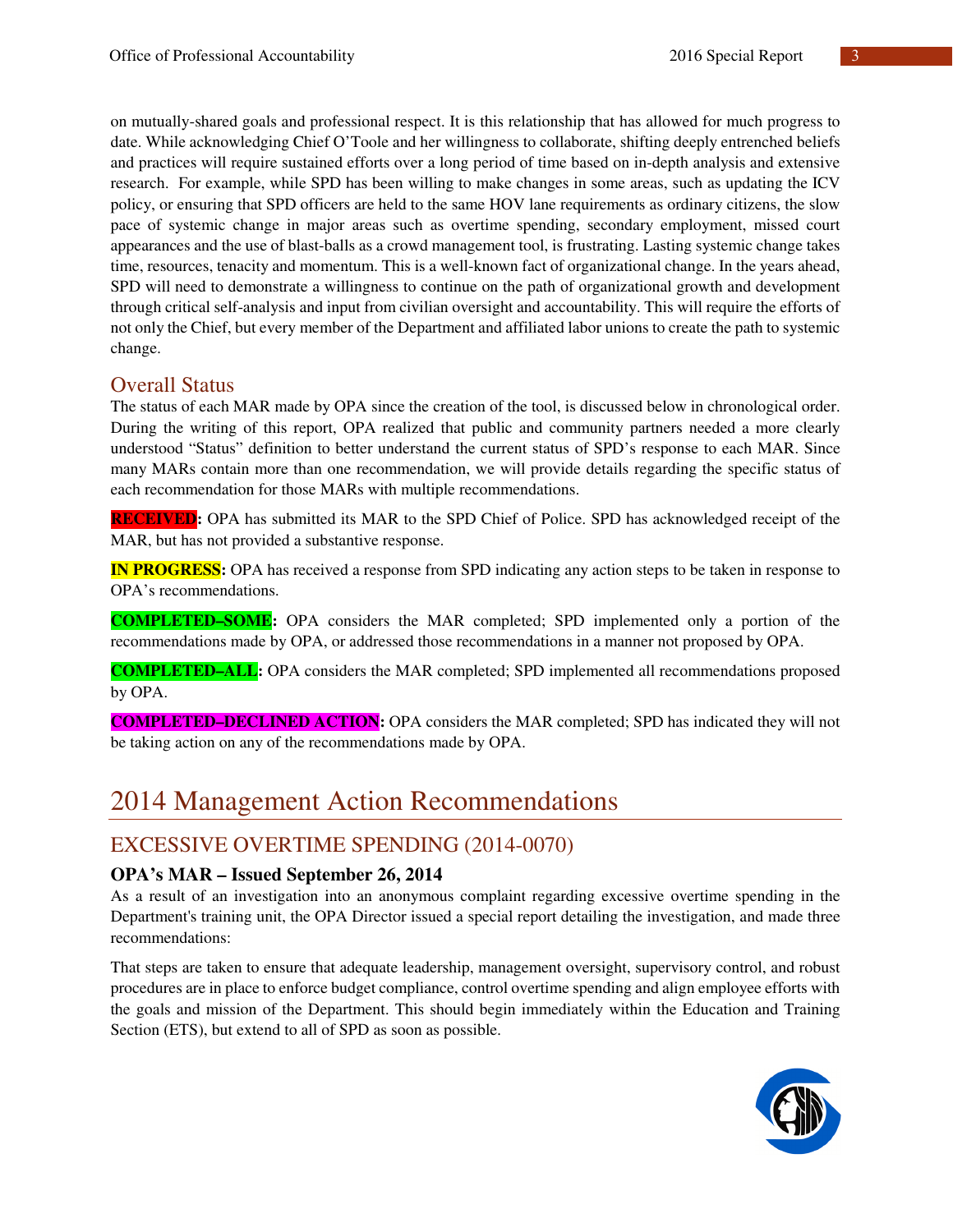- 1. That the Chief of Police formally invites the City Auditor to conduct an audit of the ETS, along with recommendations for systematic improvements, if appropriate.
- 2. That the Chief of Police implement without delay those recommendations made by the City Auditor that will reasonably be expected to improve the effectiveness and accountability of the ETS.

## **SPD's Response – Issued April 10, 2015**

SPD indicated to OPA that the Department has implemented SeaFin, a bi-weekly financial health meeting for the organization. Using available data, this process allows executive oversight of spending on a close to realtime basis. Every Captain and above has been trained in Summit, the accounting software for the Department. This allows commanders to search and analyze their overtime spending as well as their operational expense budget. Captains are also provided monthly summaries of where they stand in relation to their overtime budgets. Chief O'Toole requested that the City Auditor conduct an audit of the Education and Training Section as well as all overtime expenditures for the SPD.

## **Status – IN PROGRESS**

On November 19, 2016, in anticipation of publishing this report, OPA sought information on the status of SPD's actions regarding this MAR. On November 23, 2016, SPD informed OPA that the actions above are still being implemented to manage overtime, and they are currently in bargaining sessions with the unions regarding proposed revisions to the overtime use policy.

## OFFICER SUBPOENAS (2014-0128)

## **OPA's MAR – Issued November 4, 2014**

Investigation into a case pointed out the need for the Department to improve its methods and processes for ensuring SPD officers appear in court as required by subpoena. In particular, SPD processes do not adequately notify supervisors in a timely fashion when employees fail to appear as witnesses in court.

## **SPD's Response – April 10, 2015**

According to SPD, the SPD Legal Unit and IT are developing a "Legal Track" system for subpoenas received by the Department. The system will generate automated emails to inform the officer of a subpoena; if no acknowledgment is received, a second email to the officer and supervisor will be sent, and lastly, the Legal Unit will follow up via telephone if needed. Court coordinators will also receive an email reporting weekly on expected court appearances and the opportunity to indicate any missed appearances. The Audit, Policy and Research Section ("APRS") and the SPD Legal Unit are revising SPD *Manual 5.190, Court Appearances and Legal Proceedings*, which is out of date.

## **Status – IN PROGRESS**

On November 19, 2016, in anticipation of publishing this report, OPA sought information on the status of SPD's actions regarding this MAR. On November 23, 2016, SPD updated OPA indicating that while technical and budget limitations have precluded the implementation of an automated system, the SPD Legal Unit has implemented a process by which subpoenas are tracked to ensure delivery and acknowledge receipt. SPD is also working with the Seattle Municipal Court to discuss a shared protocol given that the court does not have a protocol or system in place to reliability affirm that officers appear, or alert when officers fail to appear, when summoned. OPA will continue to monitor this issue until SPD and Seattle Municipal implement a reliable system of tracking subpoenas and notifying supervisors when police and parking enforcement officers fail to show up for court as required.

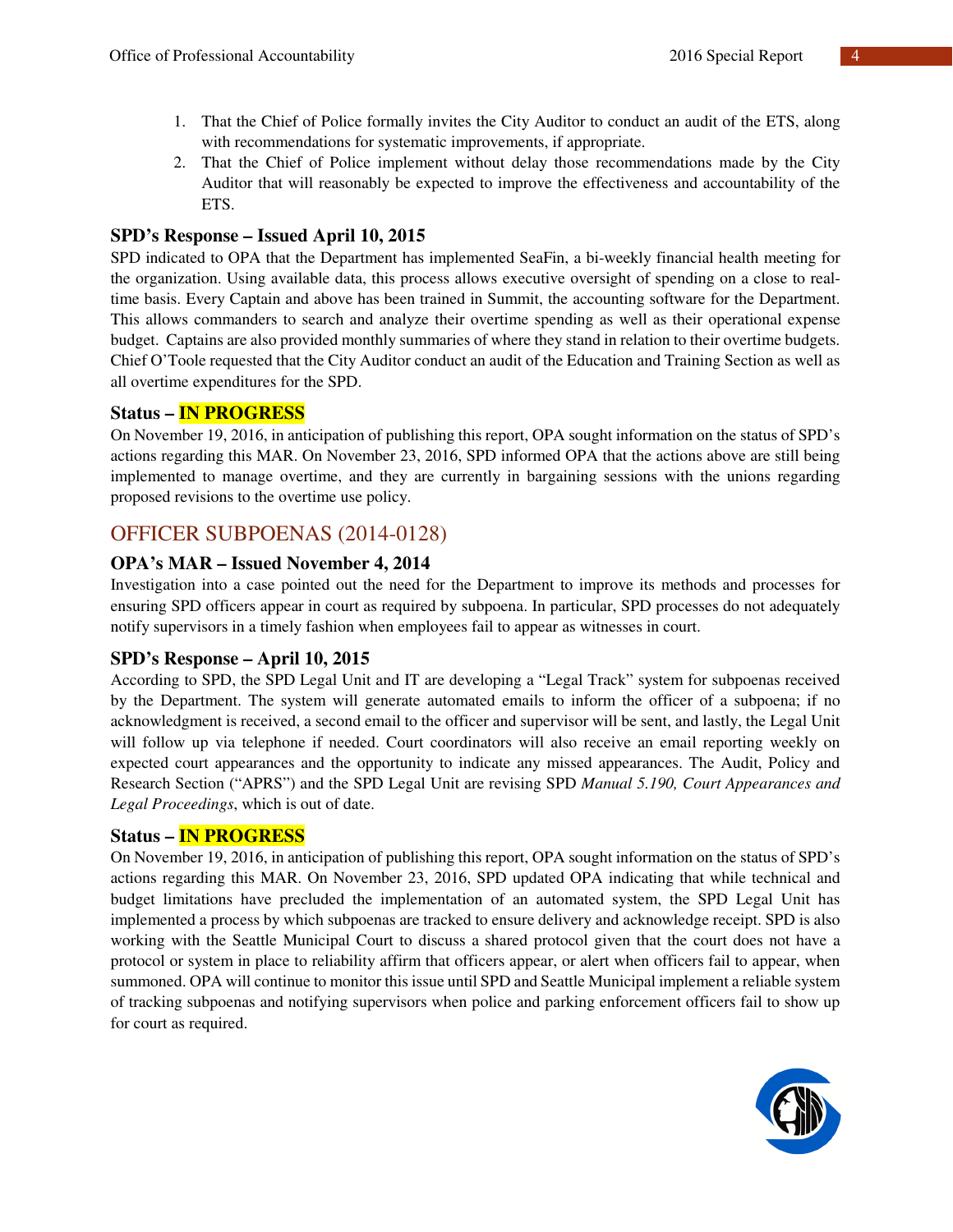## USE-OF-FORCE CASE REVIEW AND DELAYS (2014-0095)

## **OPA's MAR – Issued September 6, 2014**

An investigation into a Type 2 Use-of-Force case revealed that scheduled and unscheduled absences from work by supervisors and management present a significant impediment to the timely completion of chain-of-command reviews of use of force incidents. In more than one case, OPA, along with the Force Review Board and members of the Monitoring Team, noted the review process comes to a halt for days or even weeks while a supervisor or manager is absent from work (e.g., vacation, sick leave, training, etc.).

The Director recommended SPD make the necessary process changes to ensure pending force reviews are either completed before a supervisor goes on leave or, in the case of an unplanned absence of a supervisor, are conducted by another supervisor of the same rank.

## **SPD's Response – April 10, 2015**

SPD agreed with the OPA recommendations and indicated SPD had drafted an updated Use-of-Force policy, currently under review by the DOJ and Monitoring Team addresses the timeliness issue.

## **Status – COMPLETED–ALL**

Effective September 1, 2015, SPD updated SPD Policy *Manual Section 8.500-POL-1 Use of Force – General Principles* to include a section requiring that "all reviews must be completed in a timely manner" and the "reviewer or his or her designee will assign another supervisor to complete the review."

## PHOTO LINE-UPS (2014-0132)

## **OPA's MAR – Issued December 23, 2014**

One case brought to light the need for improved training, clearer guidelines and increased supervision with respect to the use of photo lineups (photomontages) in identifying criminal suspects. The Director recommended that SPD establish a policy and clear set of procedures to govern the use of live and photographic lineups used for the purpose of identifying persons involved in criminal activity. Broad research into best practices and consultation with national experts on the topics was recommended to precede the development of this policy and these procedures. Furthermore, it was recommended that specific training in the understanding and use of this policy and these procedures be given to all new detectives and detective supervisors, as well as to all existing detectives and their supervisors on a regular and refresher basis.

## **SPD's Response – Issued April 10, 2015**

SPD's Audit, Police, and Research Section ("APRS") was tasked to draft a policy (SPD Manual 15.170), which is currently under internal review with subject-matter experts. Chief O'Toole requested the policy cover live and photographic lineups, and also provide direction on show-ups and identifications that occur out in the field. Training will presumably follow the implementation of this new policy.

## **Status – COMPLETED–SOME**

In February of 2016, SPD implemented and updated SPD Manual Section 15.170 that included 15.170 POL-2 Preparing and Conducting Lineups. While the revised policy addresses both live and photographic lineups, there is no indication from the policy or from SPD that training was provided to Detectives and Detective Supervisors on this policy. OPA consulted various detective units who thought a training on this topic might have been developed, but never implemented. While OPA considers this matter closed, it encourages SPD to implement the developed training for detectives and conduct regular and refresher training for the use of both live and photographic lineups.

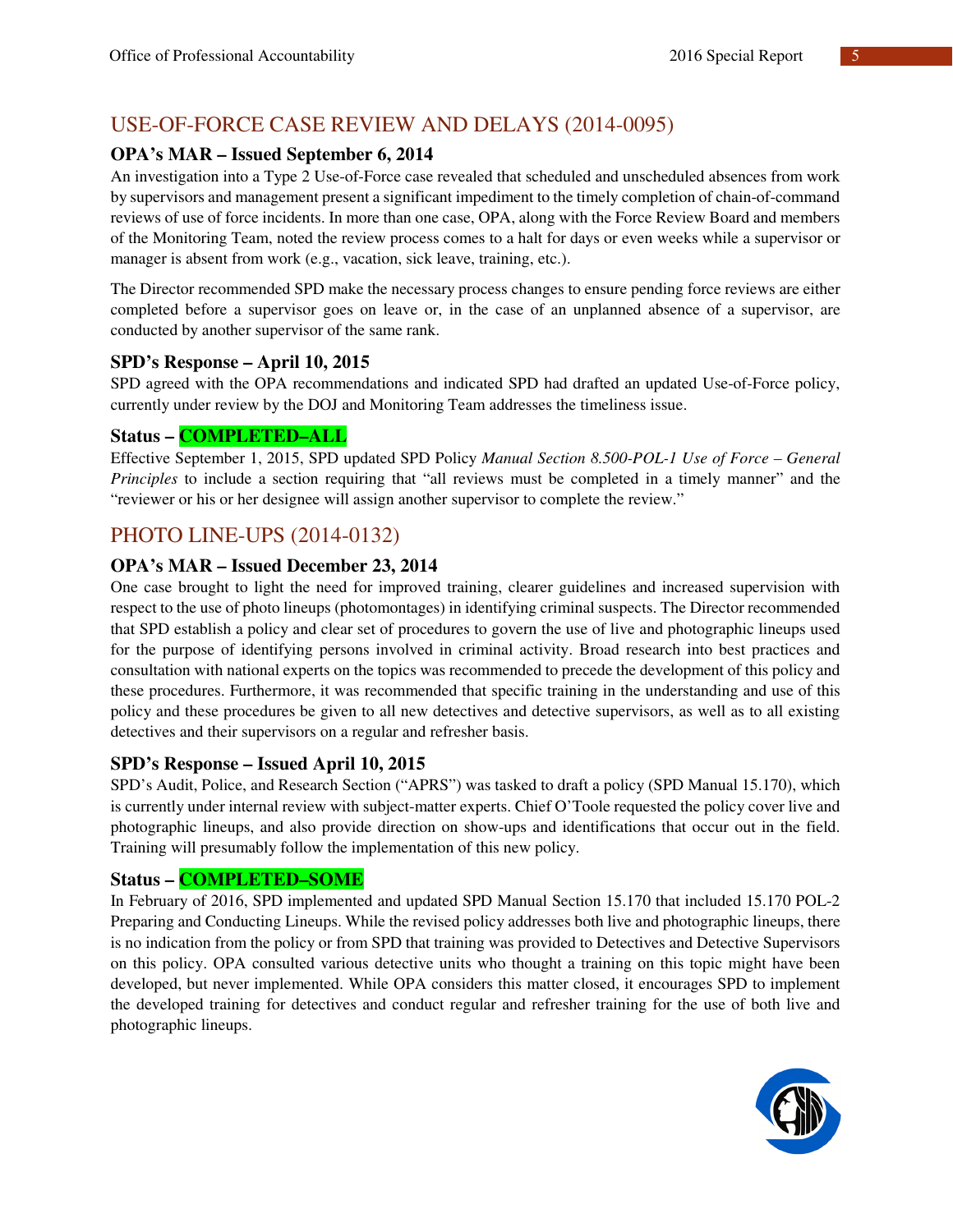## SEAPARK GARAGE PARKING (2014-0358)

## **OPA's MAR – Issued February 13, 2015**

An investigation into an integrity allegation made against an SPD employee's use of the SeaPark garage outside the designated SPD area revealed a lack of guidelines as to whether or not employees authorized to park in the SPD secured area are permitted to park in other areas of the garage. The Director recommended that SPD Policy Manual be amended to provide clear guidance to SPD Employees concerning where they may and may not park in the SeaPark Garage.

#### **SPD's Response – Issued April 10, 2015**

SPD concurred with the recommendation of OPA and agreed to direct APRS to clarify the policy and publish when approved through all channels.

#### **Status – COMPLETED–ALL**

Effective June 1, 2015, SPD updated SPD Policy Manual section 10.010 addressing the requirements for parking in the SPD Secured area of the SeaPark Garage.

## FREE HOUSING BENEFITS (2014-0525)

## **OPA's MAR – Issued April 20, 2015**

OPA investigated an allegation of an employee improperly accepting rent-free use of a Seattle Housing Authority (SHA) unit for family residential purposes. OPA's investigation determined the arrangement to have a SPD officer live without cost in a SHA unit was initiated by SHA as part of a program that allows federally funded housing complexes to set aside one unit for living space for a "security station." The OPA investigation found that SHA specifically requested that the SPD officer in question be offered the opportunity to live in the unit so as to provide an on-site SPD presence and deliver better policing services. This arrangement was approved by the officer's precinct commander at the time and continued for more than four years until the involved employee was notified of the OPA investigation. OPA recommended that SPD should (1) conduct an audit to determine if other Department employees were similarly situated; (2) review those arrangements to determine their appropriateness and if they should continue; and (3) establish clear policy and/or practice by which all such arrangements in the future will be adequately scrutinized for any actual or apparent legal prohibitions or ethical barriers.

## **SPD's Response – Issued June 9, 2015**

SPD confirmed receipt of OPA's Management Action Recommendation but didn't provide any additional information as to proposed action to be taken.

## **Status – COMPLETED–SOME**

On November 19, 2016, in anticipation of publishing this report, OPA sought information on the status of SPD's actions regarding this MAR. On November 23, 2016, SPD informed OPA that SPD believes this was an "isolated matter that involved a SW Precinct Community Police Team Officer" and they have advised the Seattle Housing Authority that no such offers can be accepted and should not be extended. SPD indicated they did not believe further action or a policy revision were needed to address this issue in a broader context.

## KING COUNTY MANDATORY SCREENING (2014-0526)

## **OPA's MAR – Issued May 22, 2015**

OPA completed an investigation into allegations that an off-duty SPD officer brought discredit on the Department when he violated King County Superior Court rules. Specifically, it was alleged that the SPD employee, who was in plain clothes and armed, told the King County Sheriff deputies working the security

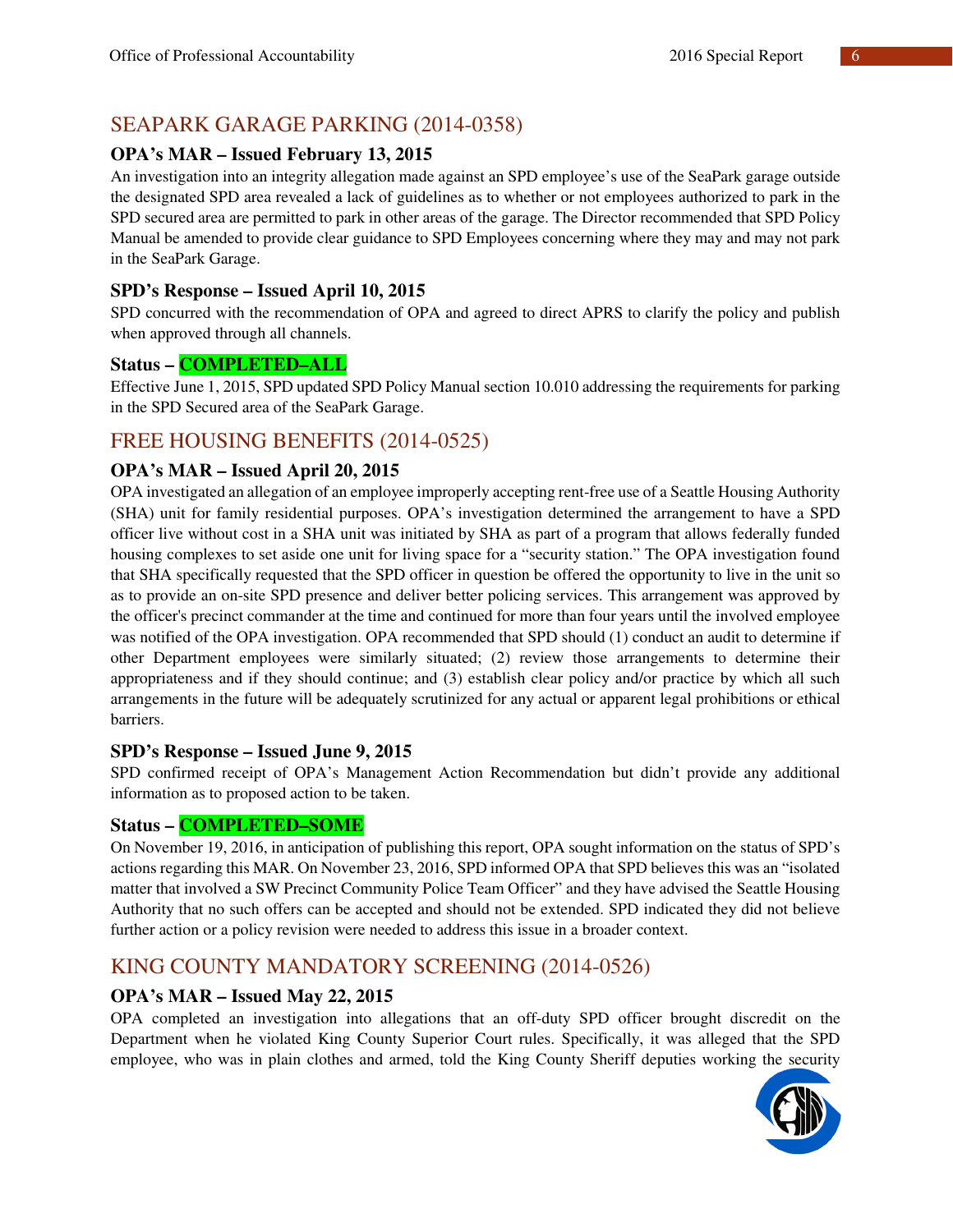checkpoint at the courthouse that he was on official business when, in fact, he was not. Courthouse rules only allow law enforcement officers to be armed in the courthouse if they are engaged in official business. OPA recommended SPD clearly articulate through policy and/or directive the conditions under which commissioned personnel are considered to be on official Department business.

## **SPD's Response – Issued June 9, 2016**

SPD confirmed receipt of OPA's Management Action Recommendation but didn't provide any additional information as to proposed action to be taken.

## **Status – COMPLETED–ALL**

On October 1, 2015, SPD issued Directive Number 15-00044 outlining SPD Manual Section 5.180 which implemented OPA's recommendations to SPD and provided that SPD officers may only carry weapons into King County Superior Court when on official Department business and indicated what circumstances qualify as official Department business.

## OPERATION OF POLICE BICYCLES (2014-0789)

## **OPA's MAR – Issued June 1, 2015**

OPA completed an investigation into allegations where an SPD officer, working on a bicycle at a demonstration, quickly rode past the complainant and bumped the complainant's leg with the bicycle pedal, causing an abrasion. During that investigation OPA indicated there was no policy that specifically addressed the unique nature of a police bicycle operations. Given the extent to which bicycles are deployed by SPD, OPA recommended that SPD clearly articulate through written policy and/or procedure clear guidelines for the safe operation of police bicycles.

## **SPD's Response – Issued June 9, 2015**

SPD confirmed receipt of OPA's Management Action Recommendation but didn't provide any additional information as to proposed action to be taken.

## **Status – COMPLETED–ALL**

On February 1, 2016, SPD implemented SPD *Manual Section 13.050 – Policing by Mountain Bike* which pertains to the use of mountain bicycles by SPD officers. Additional information was also added to SPD *Manual Section 8.300 – Use of Force Tools-POL-*5 to include the use of a bicycle as a force tool.

## SECONDARY EMPLOYMENT (2013-0410; 2015-1286; 2015-1586; 2016-0175)

## **OPA's MAR – Issued July 17, 2015**

OPA completed an investigation into allegations that a SPD officer was the owner of a private security and traffic control company that was not properly licensed and employing unlicensed security guards. Based on the results of that investigation, OPA recommended that SPD complete a total reform of its secondary employment system without delay, to include:

- 1. Clear policies, regulations and procedures regarding employment of SPD officers;
- 2. Real-time tracking of time worked, both on and off duty (including overtime), by SPD officers to ensure they are getting the rest and recovery needed in between shifts;
- 3. A system of contracting by outside employers that is fair, transparent, and accessible to all officers to avoid favoritism and actual or perceived conflicts of interests;
- 4. Robust supervision and oversight by SPD of officers working off duty

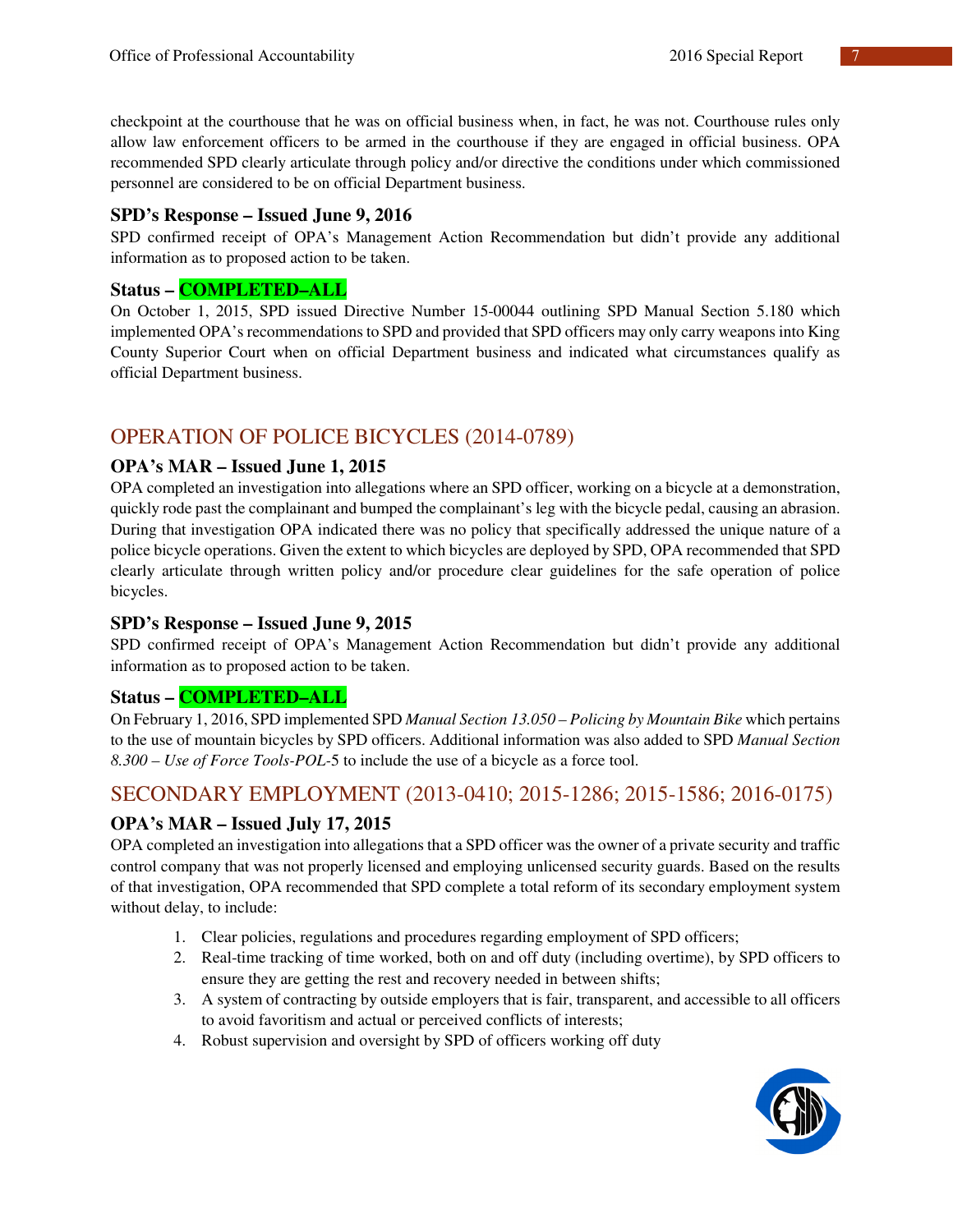5. Compensation for both officers and the City adequate to ensure recognition of the costs associated with training, equipment, etc.

#### **SPD's Response – Issued July 28, 2015**

SPD confirmed receipt of OPA's Management Action Recommendation and the Chief indicated a desire to resolve the secondary employment issue with great urgency, but did not provide any additional information as to the proposed action to be taken.

## **OPA Second MAR – Issued April 11, 2016**

Subsequent to the initial MAR on this topic issued by OPA in July of 2015, three cases came to the attention of OPA which promoted a need to reiterate the previous recommendations of the first MAR. In the subsequent MAR, OPA identified three larger areas of concern with the respect to the status of "secondary employment" within SPD:

- 1. Officer Safety Some SPD Officers are working solo shifts, where police best practices require at least two officers at any incident.
- 2. Officer Fatigue: Inability for SPD to properly track the number of secondary employment hours used creates opportunity for officers to be fatigued when arriving for their SPD shift.
- 3. Conflicts of Interest: OPA has evidence of a situation where a fully uniformed SPD officer, while working secondary employment failed to perform his obligations under SPD policy to assist an assault victim, but rather assisted the store personnel in removing the assault victim because the store felt she was making a disturbance.

#### **SPD's Second Response – Issued April 18, 2016**

SPD Chief wrote a letter to Director Murphy indicating her agreement with the concerns OPA raised regarding how SPD authorizes and manages secondary employment and pointed out that SPD had outlined part of their action steps in a March 15, 2016 memorandum in response to the City Auditor's report on officer overtime (see above for more details). SPD indicates they are in the process of procuring a new staffing and scheduling application that will allow real-time visibility into overtime assignments and secondary employment, but cautioned that addressing all the OPA recommendations would take time due to the complexity of the issue.

#### **Status – IN PROGRESS**

On November 19, 2016, in anticipation of publishing this report, OPA sought information on the status of SPD's actions regarding this MAR. On November 23, 2016, SPD informed OPA the Department is currently in bargaining sessions with the unions regarding proposed changes to the secondary employment policy. In addition, SPD is looking to procure a workforce management system which would enable better tracking the overtime and off-duty work of officers. OPA will be looking for SPD to address all the recommendations made in both MARs.

## HOV LANE VIOLATIONS (2015-1225 & 2015-1296)

## **OPA's MAR – Issued September 29, 2015**

OPA received complaints from an individual regarding the use of High Occupancy Vehicle (HOV) lanes by SPD employees driving unmarked SPD vehicles with a single occupant (the driver). With the goal of aiding SPD to maintain its reservoir of public trust, OPA recommended that SPD direct its employees to adhere to the RCW and WAC regarding unmarked vehicles and their use in the HOV lanes. Employees operating unmarked SPD vehicles while responding to emergency situations in the HOV lanes should be required to employ the use of the emergency lights and/or siren as a means to notify the public of their emergency response.

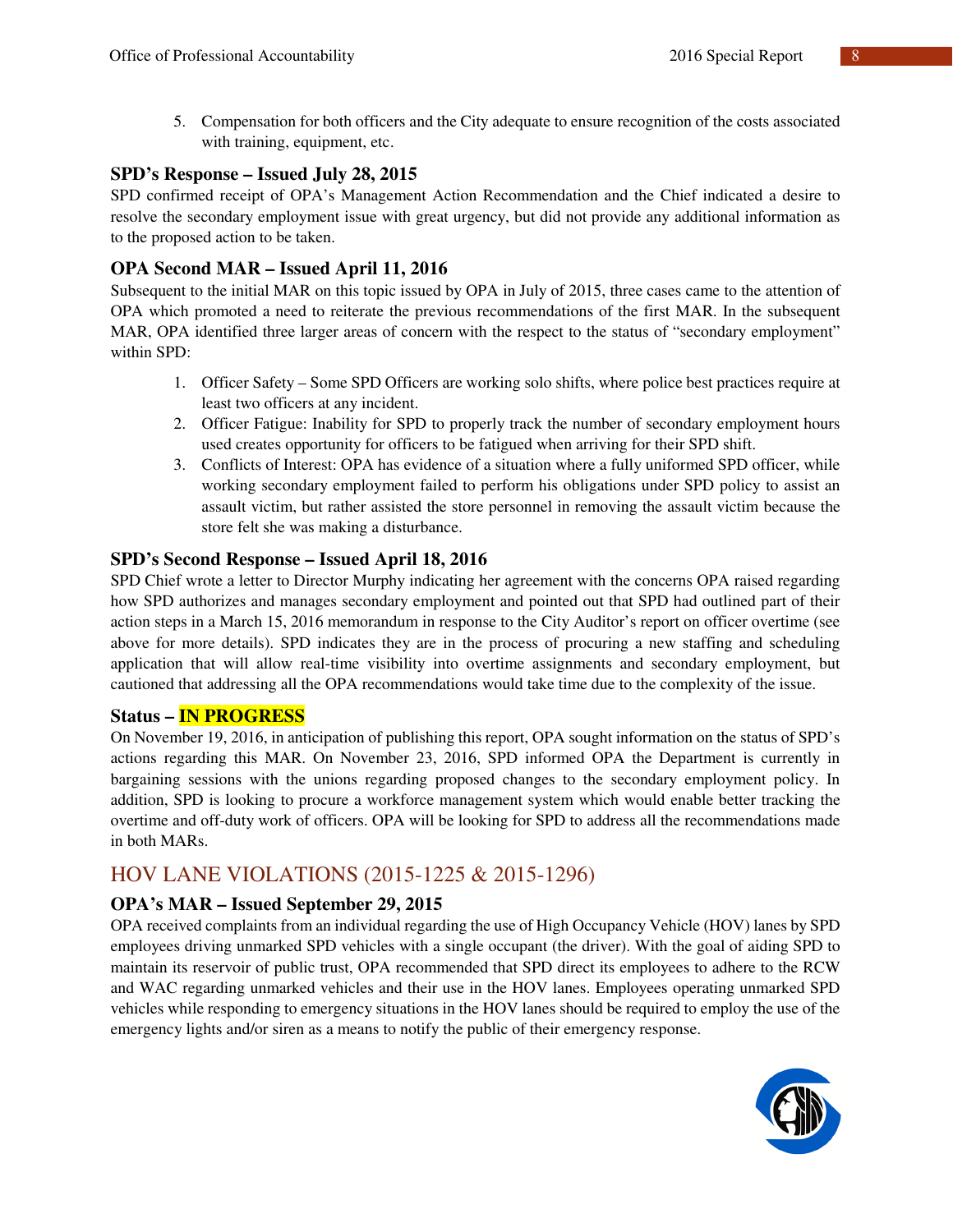#### **SPD's Response – NONE**

OPA did not receive a receipt or response from SPD regarding this MAR.

#### **Status – COMPLETED–ALL**

*SPD Manual Policy Section 13.080 11. Prohibited Activities During Use of Department Vehicles* was updated to prohibit SPD employees from driving an unmarked vehicle in an HOV lane with no passengers, except during an emergency response, which would require the use of emergency lights and/or siren. Additionally, SPD issued Directive 15-00052 discussing the changes to the policy.

## IN-CAR VIDEO POLICY REVISION: EXEMPTIONS NEED CLARIFICATIONS (2015-0652)

## **OPA's MAR – Issued November 5, 2015**

Arising out of an incident in which members of the SPD SWAT Team did not fully audio and video record all their police activities, OPA became aware of the fact that SWAT and the Hostage Negotiations Team ("HNT") both believed they were exempt from this requirement. Research on our part found there had been a long-standing practice of not requiring SWAT and HNT to record while they were tactically deployed. However, under the current in-car video policy, such exemptions must be specifically granted by the Chief on a unit-by-unit basis. OPA requested the SPD Policy Manual sections be revised and those users, for whom the nature of their activities make it impractical to use their in-car video systems, should be listed in the policy, along with the specific activities of any such who are being exempted.

#### **SPD's Response**

OPA did not receive a receipt or response from SPD regarding this MAR.

#### **Status – IN PROGRESS**

On November 19, 2016, in anticipation of publishing this report, OPA sought information on the status of SPD's actions regarding this MAR. On December 14, 2016 via email, SPD indicated to OPA the use of ICV exemptions is case-by-case, specific to individual units, and SPD does not want to highlight the "activities" of these units by listing these individual units in policy applicable to the department at-large. SPD did agree with OPA that there needs to be a better tracking system for receiving, responding to and maintaining requests for exceptions and have indicated it will be a critical concern as they develop a new Body-Worn-Camera and ICV polices. OPA appreciates the challenges in protecting the details of some law enforcement "activities" and reiterates our concerns that most of the specialized units who may be seeking exceptions are also those units engaging in activities which require the greatest amount of transparency and scrutiny by the community to insure best practices and conformity to constitutional protections and SPD Policy.

## POLICING OPERATIONS IN PROTESTS, MARCHES, AND DEMONSTRATIONS (2015-0643)

#### **OPA's MAR – Issued December 10, 2015**

This MAR made recommendations based on several protests and demonstrations observed by the OPA Director, as well as OPA's investigation into the use of force by SPD officers during the 2015 May Day protest and demonstration on the campus of Seattle Central College and the Capitol Hill neighborhood.

- 1. Use of Rubber Blast Ball Grenades (blast-balls): SPD re-evaluate how and under what circumstances officers use blast-balls as a means of moving or dispersing crowds of people.
- 2. Inventory and Control of Blast-balls: SPD make immediate changes to its control and tracking of blast-balls.

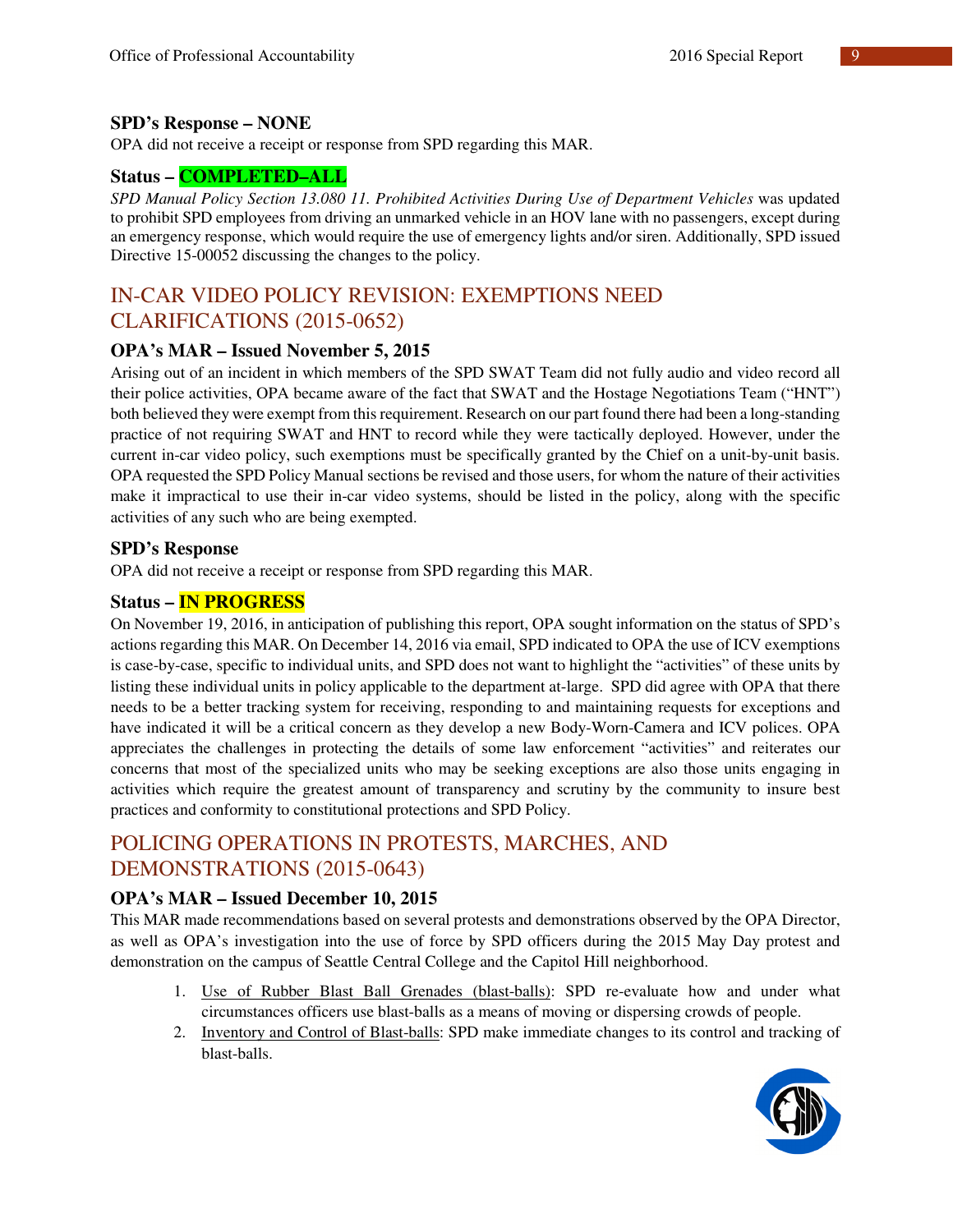- 3. Use of Less-lethal Projectiles: SPD review its policy and training with respect to the use of lesslethal projectiles in crowd management situations.
- 4. Role, Training and Expectation for Officers from Mutual Aid Agencies: SPD limit and more tightly control its use of officers from mutual aid agencies in direct crowd management assignments.
- 5. Documentation and Investigation of Force Used During Protests, Marches, Demonstrations and Other Crowd Control Operations: SPD study how it documents and investigates the use of force by officers during crowd management situations and demonstrations or protests.
- 6. More Visible Name and/or Serial Numbers for Officers: SPD find an appropriate means to provide more visible names and/or serial numbers for officers.
- 7. Policing Operations In Protests, Marches, Demonstrations and Other Crowd Control Situations: SPD rethink its approach to planning and providing policing services in relation to protests and demonstrations. Specifically, to collaborate with experts, to look beyond the confines of the American law enforcement establishment, which tends to use more military-style tactics.

## **SPD's Response – Issued January 8, 2016**

Chief O'Toole responded specifically to each recommendation presented by the OPA Director:

- 1. Use of Rubber Blast Ball Grenades (blast-balls): SPD indicated they were working closely with a team of nationally recognized experts to evaluate the Department's response to the May Day 2015 protests to include evaluation of the appropriateness of blast-balls as a crowd management tool and the manner in which they were deployed.
- 2. Inventory and Control of Blast-balls: SPD indicated they agreed with the recommendation, which was also offered by the Force Review Board, and clarified that the Department maintains (as it has since this tool was first employed by the Department) a strict inventory of blast-balls by serial number, location, and type of munition.
- 3. Use of Less-lethal Projectiles: SPD indicated that they were working to review policies regarding less-lethal tools and exploring alternative options. This work, along with subsequent training, was going to be informed through SPD's collaboration with their external experts.
- 4. Role, Training and Expectation for Officers from Mutual Aid Agencies: SPD indicated this was a recommendation from the Force Review Board and was currently under discussion.
- 5. Documentation and Investigation of Force Used During Protests, Marches, Demonstrations and Other Crowd Control Operations: SPD indicated that video recording the actions of officers during demonstrations could be problematic under Seattle's Intelligence Ordinance. Additionally, SPD indicated that since May Day of 2015, Manual Section 8.500 (POL 6 – effective September 1, 2015) was implemented to include reviewing use of force for crowd management and that SPD would be moving forward with revisions to Manual Section 14.090 (Crowd Management).
- 6. More Visible Name and/or Serial Numbers for Officers: SPD agreed and indicated they were in the process of obtaining cost estimates and developing an implementation plan for adding name/serial numbers to hard suits, bikes and/or helmets.
- 7. Policing Operations in Protests, Marches, Demonstrations and Other Crowd Control Situations: SPD indicated that they were engaged in this process in collaboration with the DOJ, the Monitoring Team, and the team of experts assembled.

## **Status – IN PROGRESS**

On November 19, 2016, in anticipation of publishing this report, OPA sought information on the status of SPD's actions regarding this MAR. On November 23, 2016, SPD informed OPA that *Manual Section 14.090 – Crowd Management* was revised with feedback from the Community Police Commission and was provided to the DOJ

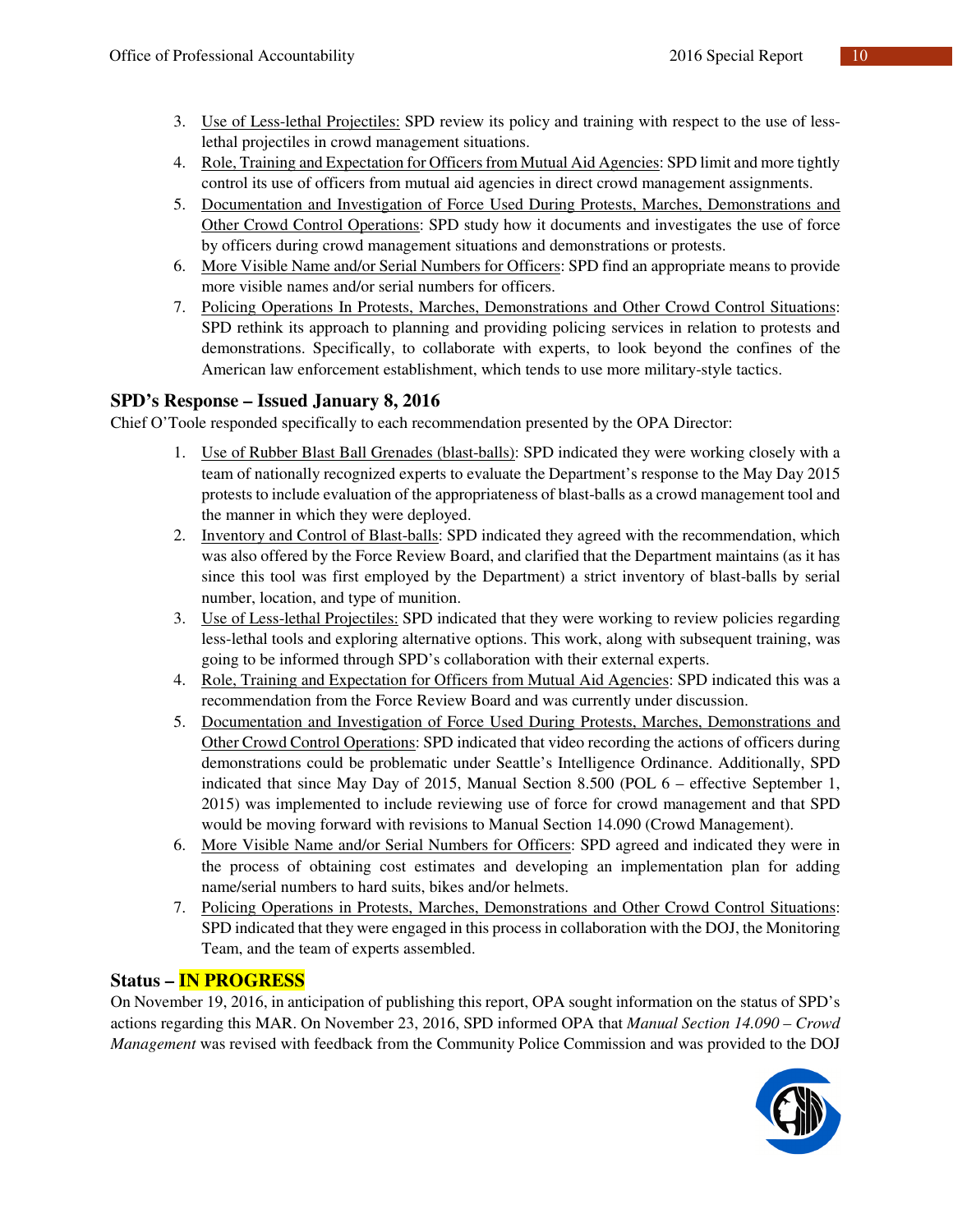and Monitoring team for approval and filing with the Federal court on November 15, 2016. While an update to crowd management policy addresses portions of the recommendations made by OPA, it does not sufficiently address all the issues raised by OPA. Moreover, SPD has specifically rejected portions of the recommendations, for example, for the reasons stated above, they have indicated they will not be taking any action on Recommendation #5 regarding additional video recording of the actions of officers during protests. Until the review of the policy is completed and SPD has been able to take final action, OPA will maintain this MAR as in progress.

## IN-CAR VIDEO POLICY REVISION: OBLIGATION TO RECORD ALL POLICE ACTIVITY (2015-1035)

## **OPA's MAR – Issued December 29, 2015**

During OPA's investigation involving an In-Car Video (ICV) violation, there appeared to be some confusion as to the use of the terms "employee" and "officer," and whether the different terms created different obligations to record under SPD policy. OPA recommended the policy be reviewed and modified to provide clarity, and a Department Directive be issued to ensure universal compliance with the requirement that all police activity be recorded regardless of rank or role of the employee, if they are equipped with the capability to audio and video record.

## **SPD's Response – Issued February 9, 2016**

SPD agreed to issue a Directive clarifying the ICV policy and to revise the policy.

## **Status – COMPLETED–ALL**

On March 1, 2016, SPD updated *Manual Section 16.090 – In-Car Video* and issued Directive 16-00016 on March 1, 2016 indicating the Department's expectations that all employees who operate in-car video systems follow *SPD Manual Section 16.090 – In-Car Video*, regardless of rank.

## USE-OF-FORCE: LESS LETHAL PROJECTILES (2015-1626)

## **OPA's MAR – Issued March 18, 2016**

OPA investigated a Force Review Board referral questioning the justification for at least some of the pepper balls fired at one or more persons during a demonstration event. The investigation revealed the use of the pepper balls may not have been consistent with the requirements of various SPD use-of-force policies. In particular, the written force report submitted by the officer who deployed the pepper balls appeared to indicate some of the pepper balls were launched for the sole purpose of marking a fleeing suspect for later identification and arrest. OPA recommended that SPD develop clear policy governing the use of each less-lethal projectile and its corresponding launcher including, but not limited to, pepper balls.

## **SPD's Response – April 4, 2016**

SPD indicated agreement with OPA's recommendation and would proceed to develop a clear policy around the use of this tool, reemphasizing their concerns and agreements from their January 8, 2016 letter regarding OPA's recommendations following the 2015 May Day Event.

## **Status – IN PROGRESS**

On November 19, 2016, in anticipation of publishing this report, OPA sought information on the status of SPD's actions regarding this MAR. On November 23, 2016, SPD informed OPA the Department had submitted its proposed policy revisions to all of *Title 8 – Use of Force*, including *8.300 – Tools*, to the DOJ and Monitoring Team on July 7, 2017. SPD indicated they have not received comment back from either as of their letter.

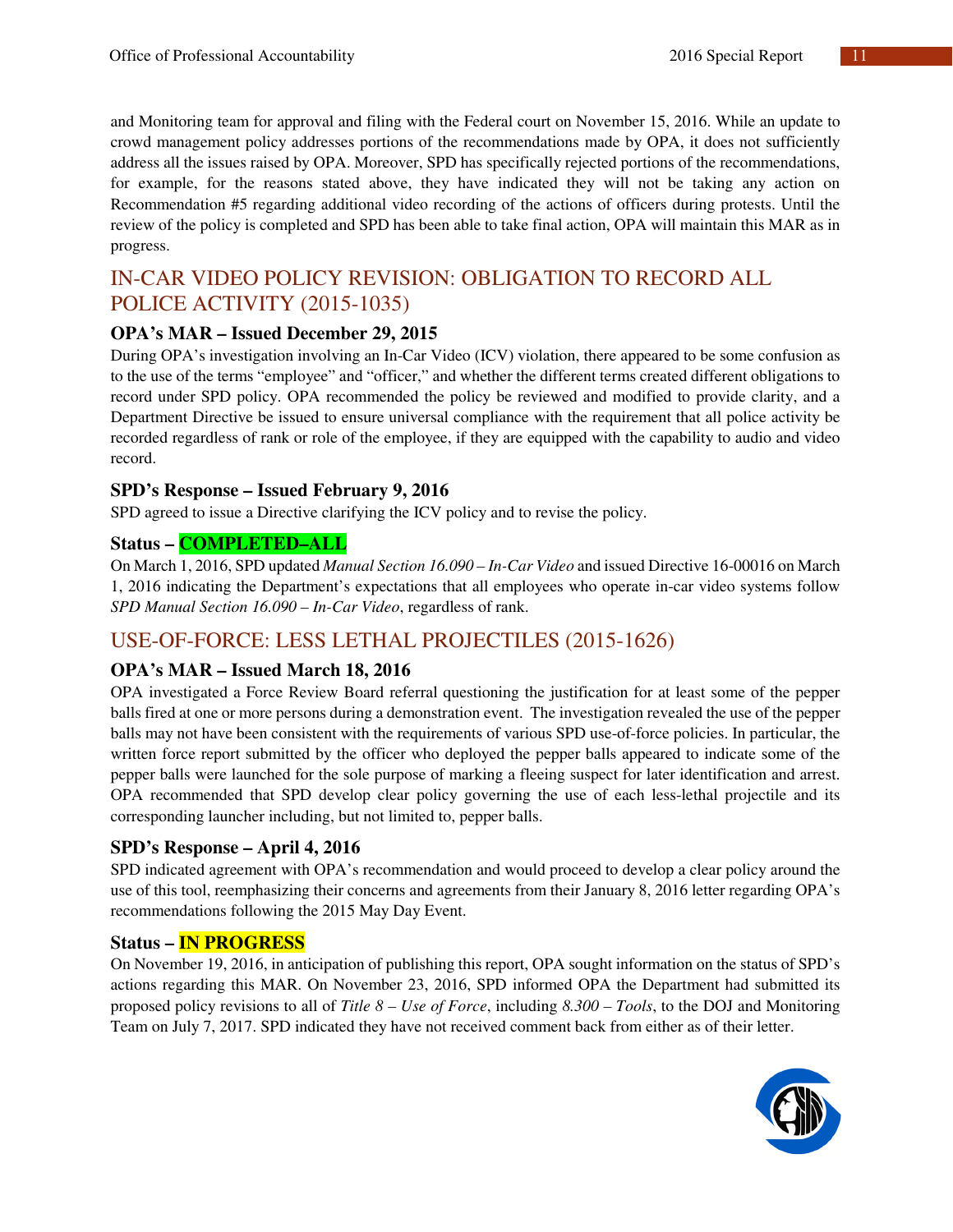## MERCHANDISE SALES AND FUNDRAISING BY SPD UNITS (2015-1535)

## **OPA's MAR – Issued April 18, 2016**

OPA investigated allegations that a SPD officer used his position in the Department to personally profit from the sale of clothing items branded with SPD and SPD Specialty Unit logos. While the OPA investigation found no evidence to support the allegation that the named officer was selling the items under false pretenses or personally profited from their sales, it did reveal a host of potential ethical, financial and practical problems. Therefore, OPA recommended that SPD take the following steps:

- 1. Issue a Directive putting a halt to such activity.
- 2. Conduct an audit of all SPD divisions to determine the nature and extent of such activity.
- 3. Based on the results of the audit create policy which either prohibits or regulates such activity.

## **SPD's Response – May 2, 2016**

While SPD indicated they did not have concerns regarding the ethics of this particular practice, SPD did agree to reach out to the Ethics and Elections Commission to confirm their understanding that nothing about the practice currently utilized by some units to sell items to provide additional funding for the unit runs afoul of the City's ethics code. Additionally, SPD indicated they would have the Audit, Policy and Research Section conduct an audit to determine how widespread the practice is and to develop clear policies relating and with respect to reporting such activities.

## **Status – COMPLETED–DECLINED ACTION**

OPA last contacted SPD on November 19, 2016, seeking information on the status of SPD's actions regarding this MAR. SPD did not provide an update in their November 23, 2016 letter addressing other "in progress" Management Action Recommendations. On December 14, 2016, SPD clarified they considered this issued resolved because the concerns are addressed through *SPD Manual Section 5.001 (2) and (12)* and would be part of city-wide ethics training. SPD also indicates there is no copyright to the SPD logo and so long as sales are not for personal profit, such practices are not a violation of ethical rules. While OPA understands SPD sees no need for an explicit policy, OPA had concluded based on its investigation that a full audit into this practice should be performed by SPD and proper policies implemented to ensure adherence to ethical standards.

## COMPLEX INCIDENT COMMAND & USE OF A POLICE VEHICLE AS A WEAPON (2016-0469)

## **OPA's MAR – Issued June 29, 2016**

During a review of an incident which involved an armed individual who endangered the lives of the public, OPA's investigation revealed some issues with SPD's incident command in situations where a subject created a dynamic and rapidly changing environment in which police commanders, supervisors and officers made splitsecond decisions. OPA recommended:

- 1. Formation of an internal SPD "Study Team" to carefully examine the command, control and individual actions that made up the many attempts to stop and capture the suspect in this incident.
- 2. A thorough review and reconciliation of SPD's policies and training concerning the use of police vehicles to end a pursuit and/or stop a driver who poses a deadly threat.

## **SPD's Response – October 25, 2016**

SPD apologized for their delay in responding indicating that they had prepared a response last July to our June 29, 2016 letter, but did not respond until OPA submitted our October 18, 2016 MAR regarding Complex Indent Commands (2016-0462). SPD responded to both letters in one response indicating:

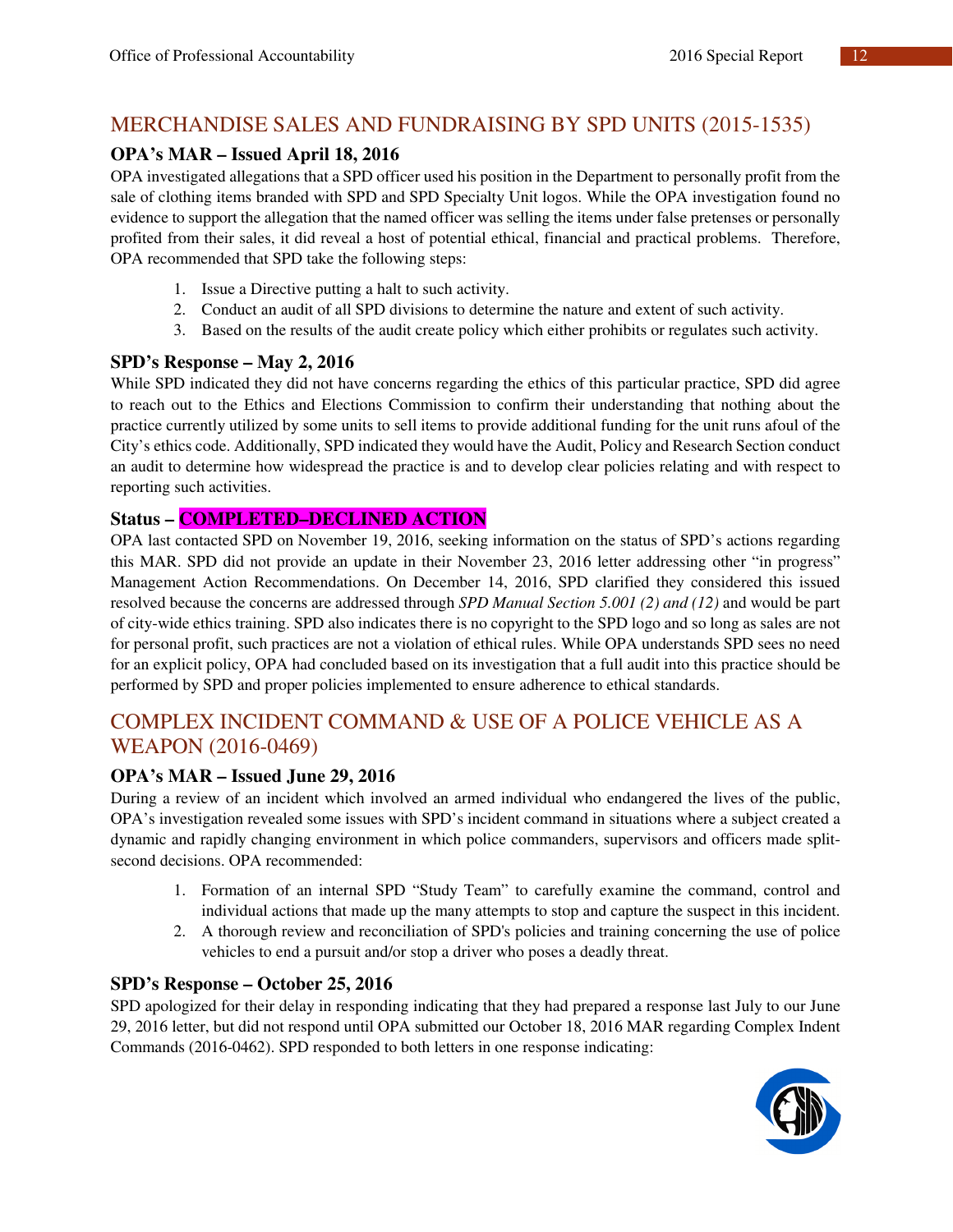- 1. Regarding forming a "Study Team," SPD acknowledged the Department was currently exploring the feasibility of establishing a separate review board, similar to the concept of the Force Review Board (FRB), that would be dedicated to ensuring critical self-review and analysis of non-forcerelated events. Although this process is squarely outside the scope of the Department's consent decree, SPD indicated they would be consulting with the Monitoring Team and DOJ to explore how to establish such a board within existing bandwidth, organizational structures, and labor considerations.
- 2. Regarding review and reconciliation of SPD's policies and training, SPD indicated the Department has provided to the Monitoring Team and DOJ a draft revision of *Manual Sections 13.031 – Vehicle Eluding/Pursuits* and *8.300-POL-7 Use of Force – Vehicle-Related Force Tactics*. According to SPD, these revisions would identify intentional vehicle-to-vehicle contacts as uses of force that may be used only when consistent with the use of force and reporting requirements, and reflect restrictions around the use of a vehicle as force. SPD also noted that it does not provide formal training on vehicle use of force tactics, given their use in only exigent circumstances. SPD defers to the Washington State Patrol for such training.

## **Status – IN PROGRESS**

Based on the response received on October 25, 2016, this MAR is still in progress.

## RECOVERY OF STOLEN PROPERTY (2016-0128)

## **OPA's MAR – Issued August 25, 2016**

OPA completed an investigation into a complaint that SPD officers encouraged a burglary victim to arrange a meeting with someone the victim believed was selling property taken in the burglary. The victim set up the meeting with the seller and called 911 for assistance. Unfortunately, no officers were available at that time; the victim and several associates went forward with the meeting. During the meeting, a confrontation ensued during which the seller brandished a handgun. Fortunately, no shots were fired and no one was injured. The stolen property was not recovered. OPA recommended SPD direct all officers to cease recommending to crime victims that they arrange or in any way become involved in recovering property stolen, and if not to develop and publish clear guidelines and limitations governing this practice so as to decrease the potential risks to involved parties.

## **SPD's Response – September 15, 2016**

SPD acknowledged OPA's concerns, but noted it is not *de facto* SPD practice to encourage crime victims to recover their own stolen property, outside of highly controlled and coordinated investigations by specialized teams and detectives. The Chief directed precinct commanders to ensure that this practice is immediately discontinued to the extent it is being used. Additionally, SPD's Audit, Policy, and Research Section is finalizing a draft policy to govern circumstances and protocols when specialized teams, officers or detectives may coordinate with cooperating victims to recover stolen property, and to assure appropriate supervisory oversight at all stages of the process.

## **Status – IN PROGRESS**

OPA last contacted SPD on November 19, 2016, seeking information on the status of SPD's actions regarding this MAR. On November 23, 2016, SPD informed OPA that a policy concerning the use of cooperating victims is currently in draft.

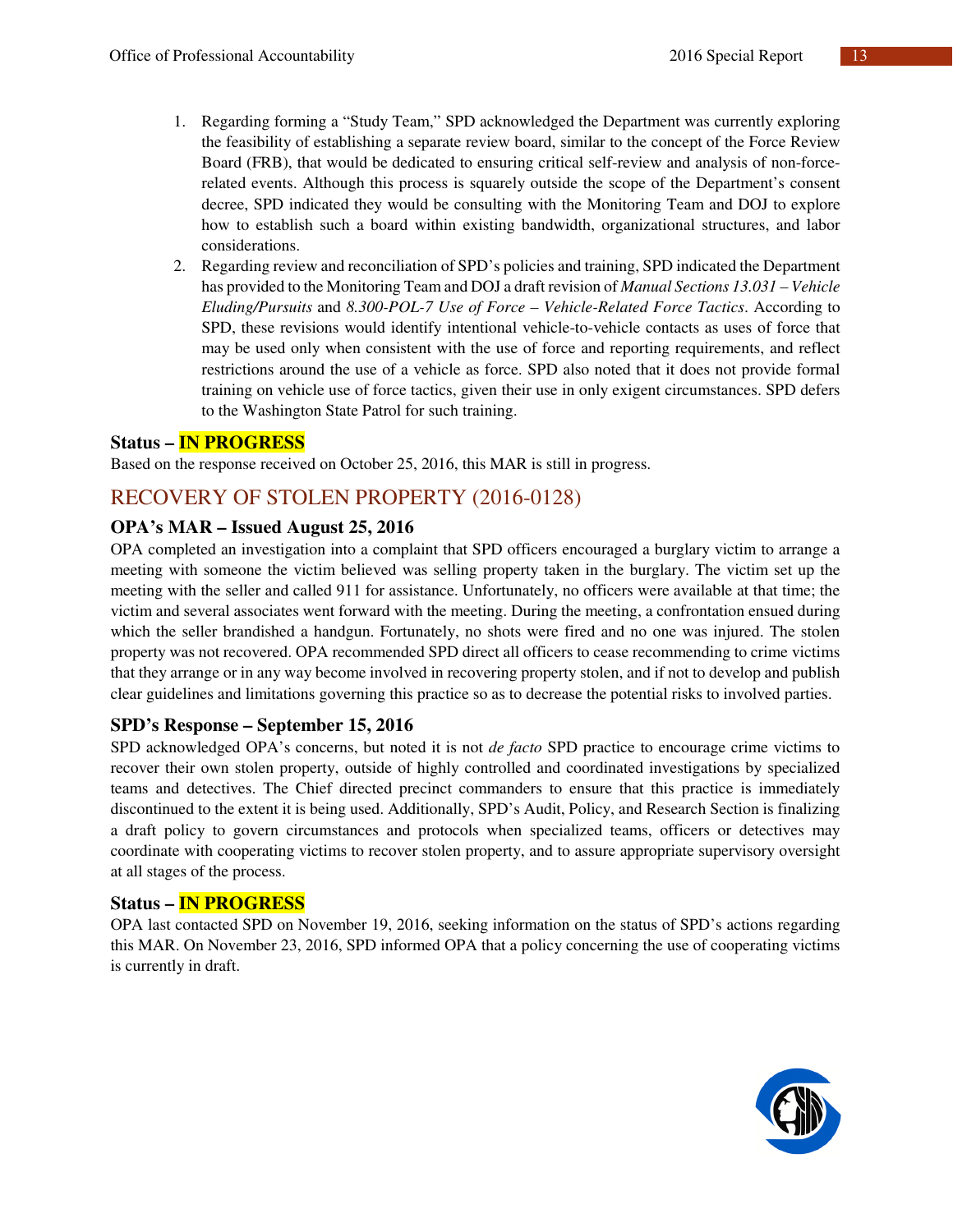## POLICE PURSUITS (2016-0214)

## **OPA's MAR – Issued September 21, 2016**

An OPA investigation raised concerns regarding the practical application of SPD's pursuit policy, a concern which has arisen in previous OPA reviews of similar incidents. OPA recommended SPD modify its Vehicle Eluding/Pursuits Policy (§13.031) so that all pursuits, including those in which an officer fails to activate his or her emergency lights and siren as required, are subject to the same prudent restrictions and regulations.

## **SPD's Response – October 21, 2016**

SPD agreed the policy definition of "pursuit" could be subject to misinterpretation, and therefore the Audit, Policy, and Professional Standards Section will revisit this policy and its definitions to determine what clarifications may be appropriate given both the concern OPA raised and the statute on which the policy is based. Additionally, the SPD Senior Counsel will work with OPA to identify the cases which have raised this concern before to follow up with bureau commanders as appropriate.

#### **Status – IN PROGRESS**

OPA last contacted SPD on November 19, 2016, seeking information on the status of SPD's actions regarding this MAR. On November 23, 2016, SPD informed OPA the Department provided its proposed policy revisions to Manual Section 13.031 to the DOJ and Monitoring Team on July 7, 2016, and as of their letter have not heard back from either.

## COMPLEX INCIDENT COMMAND (2016-0462)

#### **OPA's MAR – Issued October 18, 2016**

OPA completed an investigation into the fatal officer-involved shooting that took place on December 6, 2015. In particular, OPA investigated the use of deadly force by an officer who was part of a SWAT team that made contact with a subject who had endangered the lives of the public and police officers alike while engaged in a crime spree ranging from the Belltown neighborhood north of downtown Seattle, to the Laurelhurst/Wedgwood neighborhoods of northeast Seattle. Based on the results of this investigation, OPA renewed its previous recommendation to form "an internal SPD 'Study Team' to carefully examine the command, control and individual actions that made up the many attempts to stop and capture the suspect in this incident."

#### **SPD's Response – October 25, 2016**

Please see COMPLEX INCIDENT COMMAND & USE OF A POLICE VEHICLE AS A WEAPON (2016- 0469) above.

#### **Status – IN PROGRESS**

Please see COMPLEX INCIDENT COMMAND & USE OF A POLICE VEHICLE AS A WEAPON (2016- 0469) above.

## FAILURE TO APPEAR IN COURT (2016-0303)

## **OPA's MAR – October 20, 2016**

OPA completed an investigation into an allegation that a Parking Enforcement Officer (PEO) failed to appear in Municipal Court in response to a valid subpoena served on that PEO. This mandatory court appearance was for a hearing on a vehicle impound the PEO had made. Impounded vehicles accumulate tow and storage fees that sometimes exceed the value of the vehicle. In order to prevent excessive charges to either the vehicle owner or the City, the Municipal Court schedules hearings within a day or two of receiving notice from the vehicle owner of his or her desire to contest the impound. In this case, the PEO received a subpoena to attend a hearing the next day but chose, instead, to attend a previously-scheduled, non-mandatory seminar sponsored by the Department.

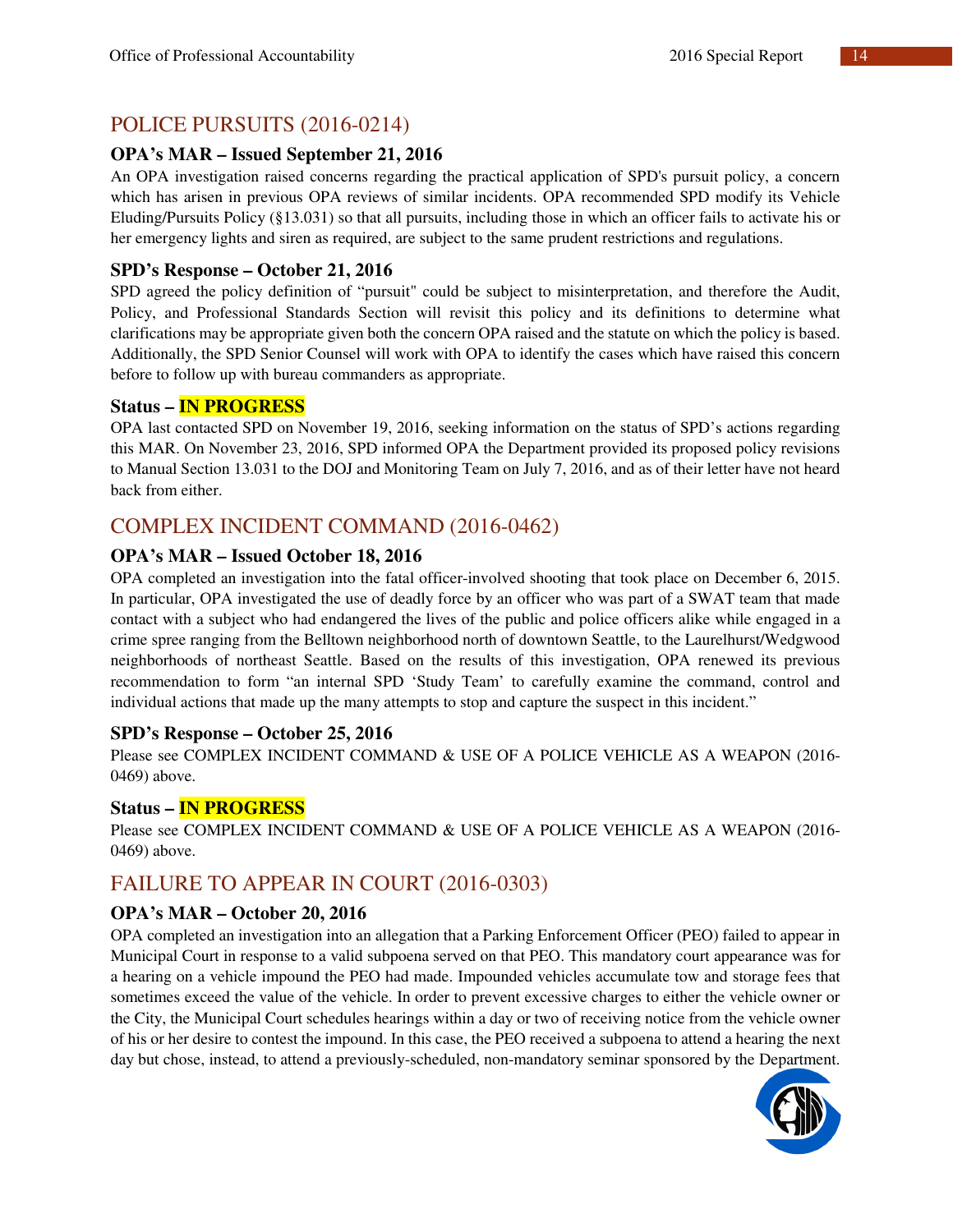The Court did not excuse the PEO from its order to appear. As a result of the PEO's non-appearance, the vehicle was released from impound and the City was ordered to cover the accumulated tow and storage fees.

## **SPD's Response – October 25, 2016**

The SPD Legal Unit has been exploring opportunities to coordinate with Seattle Municipal Court on closing this loop on parking and traffic citations where the City is not represented; in addition, in response to OPA's recommendation, the Chief asked the Legal Unit to expedite engagement with the City Attorney's Office and the King County Prosecutor's Office to explore how SPD can best assure officers are meeting their obligations under Manual Section 5.190.

## **Status – IN PROGRESS**

OPA last contacted SPD on November 19, 2016, seeking information on the status of SPD's actions regarding this MAR. On November 23, 2016, SPD updated OPA indicating that similar to the MAR regarding Officer Subpoenas (see 2014-0128, above) the SPD Legal Unit has implemented a process by which subpoenas are tracked to ensure delivery and acknowledge receipt. SPD is also working with the Seattle Municipal Court to discuss a shared protocol given that the court does not have a protocol or system in place to reliability affirm that officers appear, or alert when officers fail to appear, when summoned. Similar to concerns expressed in OFFICER SUBPOENAS (2014-0128) above, OPA encourages SPD to include a process for supervisor reporting and accountability for officers, including PEOs that fail to appear in court, which may result in costs to the City for refunded towing and impounding fees.

## MISDEMEANOR DOMESTIC VIOLENCE FOLLOW-UP INVESTIGATIONS (2016-0139)

## **OPA's MAR – Issued October 21, 2016**

The OPA investigation into allegations of inadequate follow-up investigations led to a surprising and disturbing discovery. With some exceptions, no one in SPD is assigned to conduct follow-up investigations into misdemeanor domestic violence (DV) crimes.

OPA recommended that SPD:

- 1. Strengthen the quality of the primary investigations Patrol officers conduct into reporting DV crimes.
	- Implement a Domestic Violence Investigations Policy to be added to the Primary Investigations Chapter of the SPD Policy Manual. OPA recognizes development of this policy is already underway by SPD.
	- Develop clear procedures and check lists for use by Patrol officers when responding to and investigating reports of DV crimes. This, too, is already under development by SPD.
	- Develop resources for Patrol sergeants tasked with screening DV arrests and approving DV General Offense Reports.
	- Develop a "Risk Assessment Tool" for use by first responders, sergeants and detectives in spotting potential early indicators of increased risk for DV victims. The DV Unit is already working on development of this tool.
	- Develop a "Domestic Violence Investigations and Reporting" training course for Patrol officers and supervisors to cover best practices, policy and procedures relating to DV.
	- Make DV Unit detectives available for after-hours response to significant incidents.